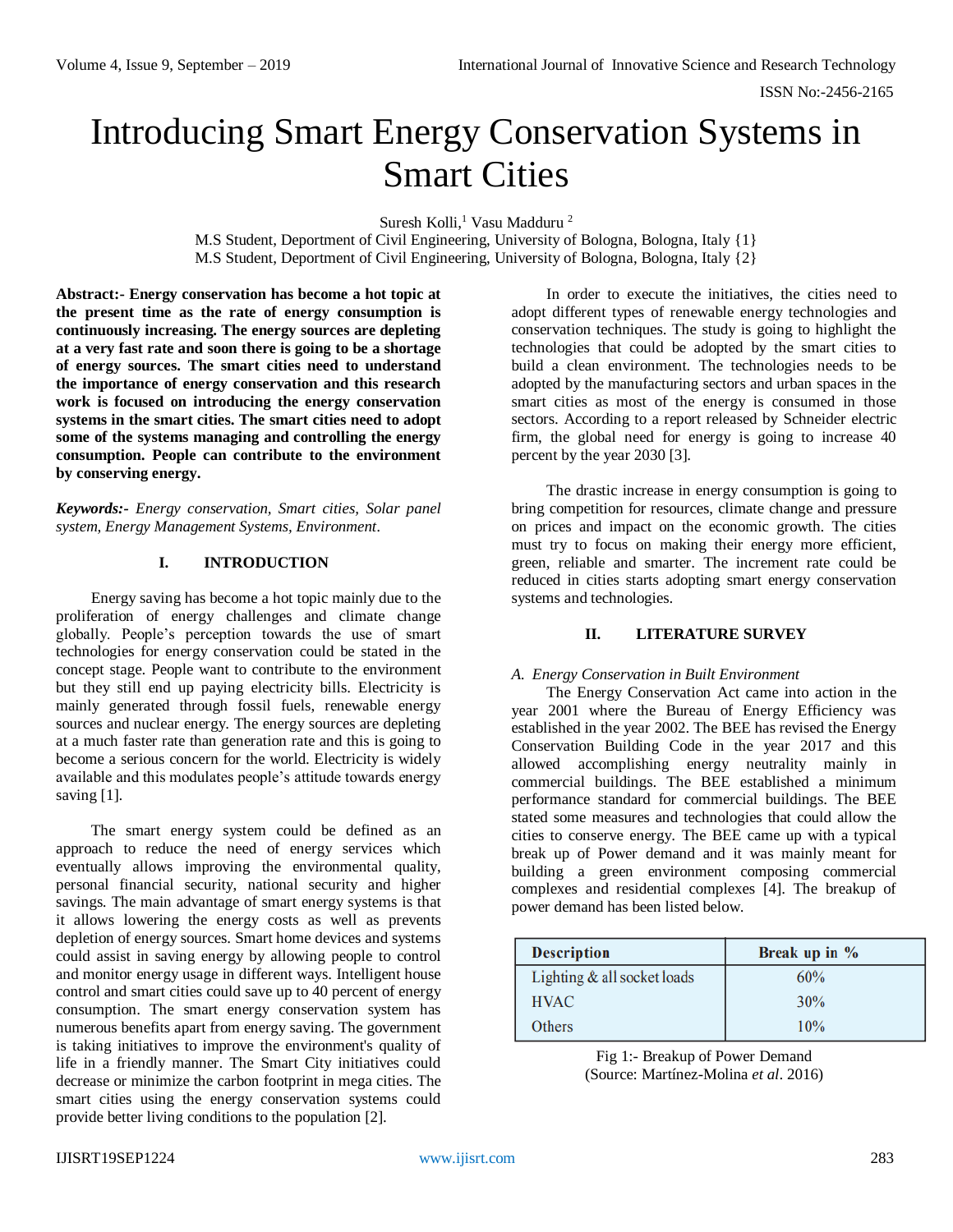The BEE developed a HVAC system which stated the major reasons for high power consumptions. The reasons are:

- Aged and inefficient system
- Variable load
- Oversized equipment
- Inefficient preventive maintenance
- Manually operated system

Some technologies that could be used to lower the energy consumption have been discussed in this study.

### *Variable Speed Chillers*

The air conditioning that is being used in most of the buildings in the cities are of air cooled type which generally consumers near about 1.3kW per ton refrigeration. The power consumption of air conditioning could be lowered up to 0.5kW per TW. This is possible through the use of Variable Speed Chillers and also through the automation, humidity and real time sensing of temperature [6].

#### *Sustainable Planning for buildings*

The buildings need to be constructed in such a way that it consumes less energy and sustainable planning is needed for building. Sustainable planning mainly comprises carrying out thermal modelling of a specific site as well as of the built environment so that the path of sunlight could be analysed and optimised. The orientation and shape of the building should be in such a way that there could be major difference between inside and outside the building. The overall temperature of the building could be drastically minimized through the building structure. [8]

## *B. Renewable Energy Integration in Smart Cities*

The renewable energy sources share in the country's installed generation capacity is near about 20 percent. The government of India has set some goals for renewable energy sources; the government wants to accomplish 37% shared by the year 2022. The Ministry of Power has stated that the cities 10 percent of power demand must be met from renewable energy sources. The Ministry of Power has also stated some measures for increasing renewable energy sources. The measures are mainly the systems that need to be installed in the smart cities. The systems are:

- Cogeneration in sewage treatment plants
- Rooftop solar units
- Power generation from the municipal waste

#### *Rooftop Solar Plants*

The rooftop solar plant concept is basically based on grid connected solar panels which gets installed on the rooftop and terraces of numerous buildings in the smart cities. The rooftop solar plants generate enough power for basic usage of electronic devices and systems in homes. Nearly 1kW power generation through solar panels could require an area up to 12 m². The cities need to encourage their citizens to install this rooftop solar plant on their terrace so that they could conserve energy for the future and contribute to the environment. The states must implement a net metering policy as well as conventional energy meters for installing the solar system. The power authorities also need to install net meter at the user's end [16].



Fig 2:- Concept diagram for rooftop solar unit (Source: Martínez-Molina *et al*. 2016)

The spaces where the solar units could be installed are:

- Top of canals
- Solar trees in gardens and open areas
- Terrace areas of the government buildings
- Bus stops
- e-Vehicle charging stations
- Open spaces near the water treatment plants, pumping stations and sewage treatment plants

A user can export power grid ranging from 10 percent to 100 percent of the contract demand. The export also depends on the states norms so the cities with high demand have low export. Some of the smart cities in the country have pre-installed solar systems in numerous areas just for energy conservation. The government is taking every possible step to conserve energy and to protect the non-renewable energy sources [9].

#### *Power Generation from Municipal Waste*

Solid waste management has been a major concern for most of the developed countries as the waste generation is continuously increasing. The solid wastes had to be processed after collecting. A large amount of energy is consumed for managing the solid waste, energy resources are required to protect the environment. A waste management plant basically requires near about 300 TPD solid wastes as an intake and near about 1MW energy is needed for managing that amount of waste. There are mainly two types of waste processing technologies which are; biological process and thermal process [11].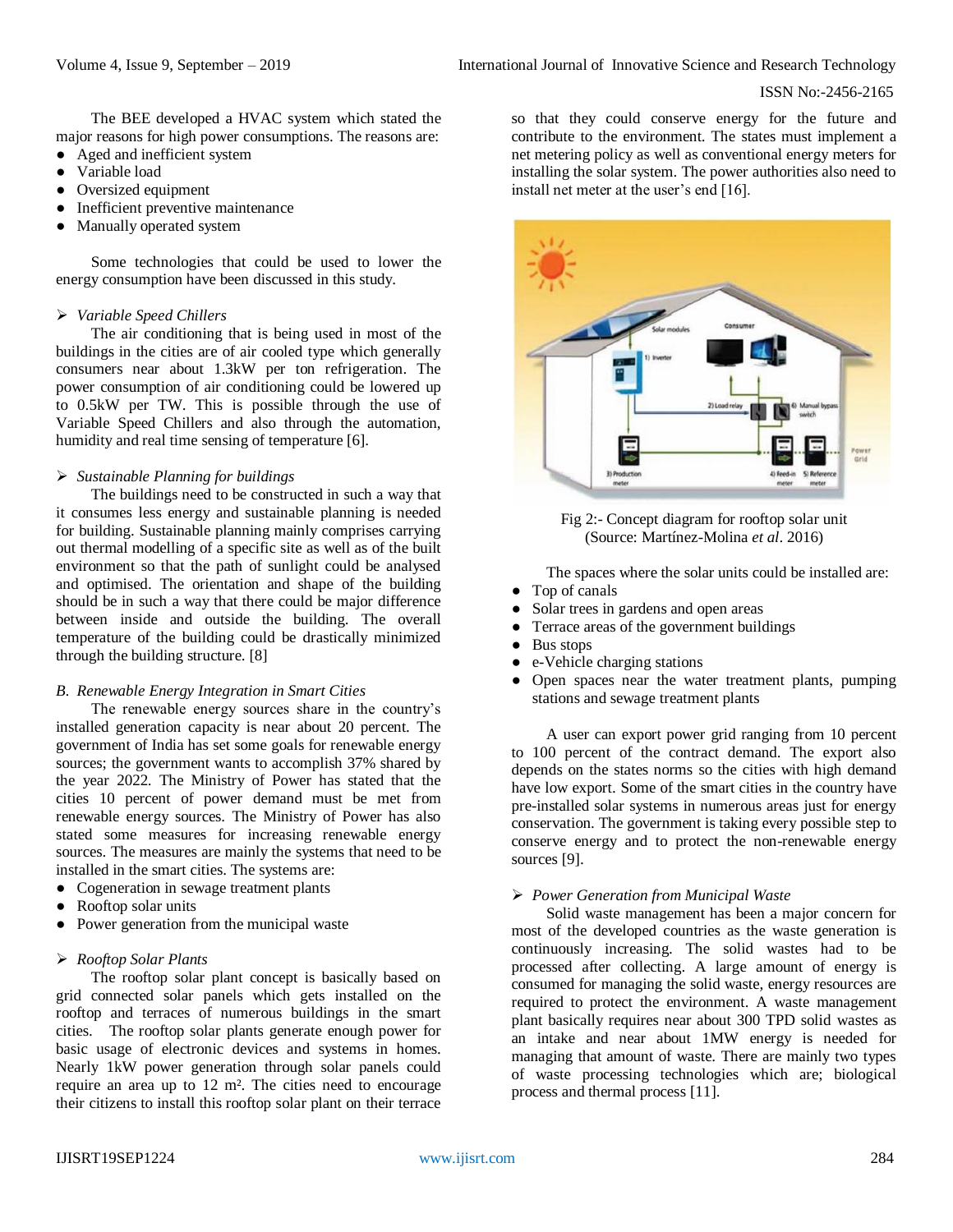

Fig 3:- Waste to Energy Technologies (Source: Calvillo, 2016)

The figure above depicts different types of waste management technologies that could be adopted by the smart cities. This technology could allow the cities to consume less amount of energy as well as they could process the waste efficiently.

# *Cogeneration in Sewage Treatment Plants*

The sewage treatment plants consume very high power as the plants compose the process that requires high energy. There are technologies that could be adopted by the cities to lower the power consumption in STP. The options are:

**Option 1:** The process of methane gas generation through methane. This system is mainly based on the BOD content of ambient and sewage temperature and this system could generate near about 10 kW. This system is capable of recovering between 30 to 40 percent of sewage treatment plants power demand [17].

**Option 2:** Installation of solar panels on the roof-tops and open spaces of treatment plants. As the power consumption of STP is very high so they need to use renewable energy sources in order to conserve some amount of energy. As discussed earlier, solar panel system requires up to 12 meter square per kilowatt. Numerous solar panel systems could be combined to generate high energy and the energy could be used by the STP plant [12].

# **III. PROPOSED METHODOLOGY AND DISCUSSION**

Research methodology is considered to be the most crucial part of the study as it allows following a systematic pattern for information gathering. The study focuses on introducing smart energy conservation in the smart cities. A student and researcher need to follow the research onion for completing the work successfully. There are different layers in the research onion which eventually depicts the steps involved in the methodology. The study is going to follow the positivist philosophy as it allows gathering information that is factual and valid. Positivism philosophy also allows studying the truth and facts that are already in existence. The study is not going to use realism philosophy as it allows gathering information from what is visible to the eyes. This process is quite complicated and it is mostly followed by experienced researchers. The study is also not going to follow the interpretivism philosophy as the work gets based on social outlook and people's perceptions [7].

The research is going to follow the deductive approach as it is going to assist in reducing the information from the sources that are available. The study has skipped the inductive approach has it requires formation of new theories and concepts from the information that is available. This is a complicated process and requires great experience to follow the approach. The explanatory research design is going to be followed in this study as it allows connecting the variables in the research work. The explanatory design also allows finding out the actual cause and effect of the observed phenomenon. This design is going to assist in explaining the reason why the issue occurred and how the issue could be solved. The descriptive design is not going to be followed in this study as this design is mainly preferred in primary method. The descriptive design allows finding the answers to the problems relating to the research topic [10].

The study is going to follow the secondary data gathering method rather than the primary method. The secondary method allows students and researchers to gather information indirectly from the sources like journals, internet, books and newspapers. While the primary method allows gathering information directly from the sources, the methods involved in primary method are interview and survey. In the primary method, numerous participants and respondents are needed as they could provide answers to the research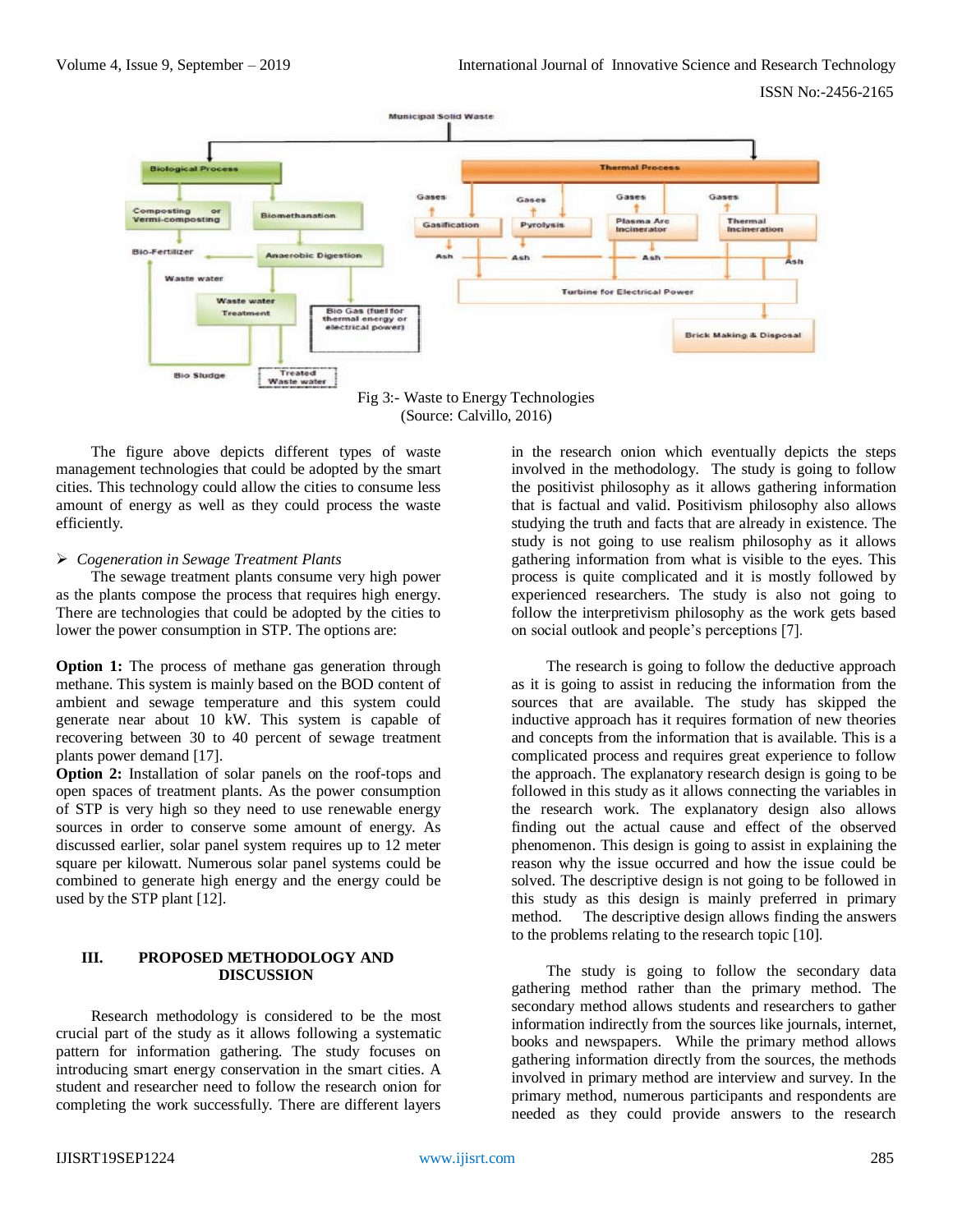questions. It is better to use the existing literature for finding answers for the research. The study is going to follow the qualitative data type as a thematic analysis needs to be conducted in the study. The data type for this study is going to be secondary qualitative. The quantitative data types involve the use of mathematical formulas, measurements and statistics. This approach makes the research work more authentic and valid. While the qualitative approach allow to explain a specific phenomenon. The qualitative approach allows analysing a theme or a topic with the help of existing literature [18].

The study is going to conduct thematic analysis smart energy conservation systems in smart cities. The thematic analysis allows gathering information from the existing

literature but the journals or articles that are going to be used in the study should not be old. The study is going to gather information from three published journals. Some themes needs to be defined in the thematic analysis and must be relevant to the research topic. The themes need to be relevant to the research topic [7.

# **IV. EXPERIMENTAL RESULTS**

The study is going to conduct a thematic analysis for gathering essential information for the research topic. The thematic analysis is going to be comprised of three journals.

*Thematic analysis*

| <b>Source</b>                                                                                                                                                                                                                                                                         | <b>Theme</b><br>(Energy<br>$\mathbf{1}$<br><b>Management Technologies)</b>                                                                                                                                                                                                                                                                                              | Theme 2 (Smart cities)                                                                                                                                                                                                                                                                                                                     | Theme 3 (Environment)                                                                                                                                                                                                                                                                                      |
|---------------------------------------------------------------------------------------------------------------------------------------------------------------------------------------------------------------------------------------------------------------------------------------|-------------------------------------------------------------------------------------------------------------------------------------------------------------------------------------------------------------------------------------------------------------------------------------------------------------------------------------------------------------------------|--------------------------------------------------------------------------------------------------------------------------------------------------------------------------------------------------------------------------------------------------------------------------------------------------------------------------------------------|------------------------------------------------------------------------------------------------------------------------------------------------------------------------------------------------------------------------------------------------------------------------------------------------------------|
| Zhou, Bin, Wentao Li, Ka<br>Wing<br>Chan,<br>Yijia<br>Cao.<br>Yonghong Kuang, Xi Liu, and<br>Xiong Wang. "Smart home<br>energy management systems:<br>Concept, configurations, and<br>scheduling<br>strategies."<br>Renewable and Sustainable<br>Energy Reviews 61 (2016): 30-<br>40. | The electricity consumption<br>has drastically increased and<br>the consumption rate is going<br>to continuously grow. The<br>study focuses on the use of<br>renewable sources of energy<br>for power generation as the<br>non-renewable<br>sources<br>are<br>depleting at a fast rate.                                                                                 | The cities need to adopt the<br>technologies and systems that<br>could conserve energy. Homes<br>and complexes must focus on<br>installing solar panel system as<br>it generates enough energy for<br>daily device and gadget usage.<br>The grid based solar panels<br>could be installed on the<br>rooftop of the building or<br>terrace. | The home energy management<br>system not only saves money<br>but it also allows contributing<br>to the environment. The energy<br>needs to be preserved at any<br>because<br>the<br>cost<br>energy<br>generation sources are getting<br>depleted and this is going to be<br>a major concern for the world. |
| Shahzad, Gul, Heekwon Yang,<br>Arbab Waheed Ahmad, and<br>Chankil Lee. "Energy-efficient<br>intelligent<br>street<br>lighting<br>system using traffic-adaptive<br>control." IEEE Sensors Journal<br>16, no. 13 (2016): 5397-5405.                                                     | The<br>states<br>and<br>power<br>management authorities need to<br>installing<br>focus on<br>light-<br>emitting-diode street lights for<br>monitoring the usage and<br>adaptive lighting. The study<br>discusses the use of traffic-flow<br>based smart led street lighting<br>technology.                                                                              | indoor<br>outdoor<br>The<br>and<br>lighting consume an ample<br>amount of energy, so it is better<br>to conserve energy through the<br>street lights. The street lights<br>used in the cities<br>starts<br>operating during the dusk time<br>and the lights continue to glow<br>for the entire night.                                      | Smart cities must be equipped<br>with<br>lights<br>street<br>that<br>automatically turn off when<br>there are no vehicles. The<br>process is going to save energy<br>well<br>as<br><b>as</b><br>the<br>save<br>environment.                                                                                |
| Sharma, Sumedha, Amit Dua,<br>Mukesh Singh, Neeraj Kumar,<br>and Surya Prakash. "Fuzzy<br>based<br>rough<br>set<br>energy<br>management system for self-<br>sustainable<br>city."<br>smart<br>Renewable and<br>Sustainable<br><i>Energy Reviews</i> 82 (2018):<br>3633-3644.          | The smart cities are equipped<br>with<br>smart<br>building<br>and<br>information technology.<br>The<br>smart cities gets uninterrupted<br>power connection, the smart<br>cities<br>focus<br>must<br><sub>on</sub><br>implementing<br>some<br>energy<br>management systems in the<br>city so they could lower their<br>electricity bills and also to<br>conserve energy. | The smart cities could install<br>the thermal energy storage<br>system as this system allows<br>storing thermal energy. The<br>smart cities also need to focus<br>on adopting the solar panel<br>system for conserving energy.                                                                                                             | The<br>conservation<br>energy<br>systems allow the cities to<br>lower the energy consumption.<br>The energy consumption rate is<br>going to grow and the world<br>needs to be prepared for that<br>phase. Cities need to adopt the<br>systems that could conserve<br>energy.                               |

Table 1:- Thematic Analysis (Source: Created by author)

IJISRT19SEP1224 [www.ijisrt.com](http://www.ijisrt.com/) 286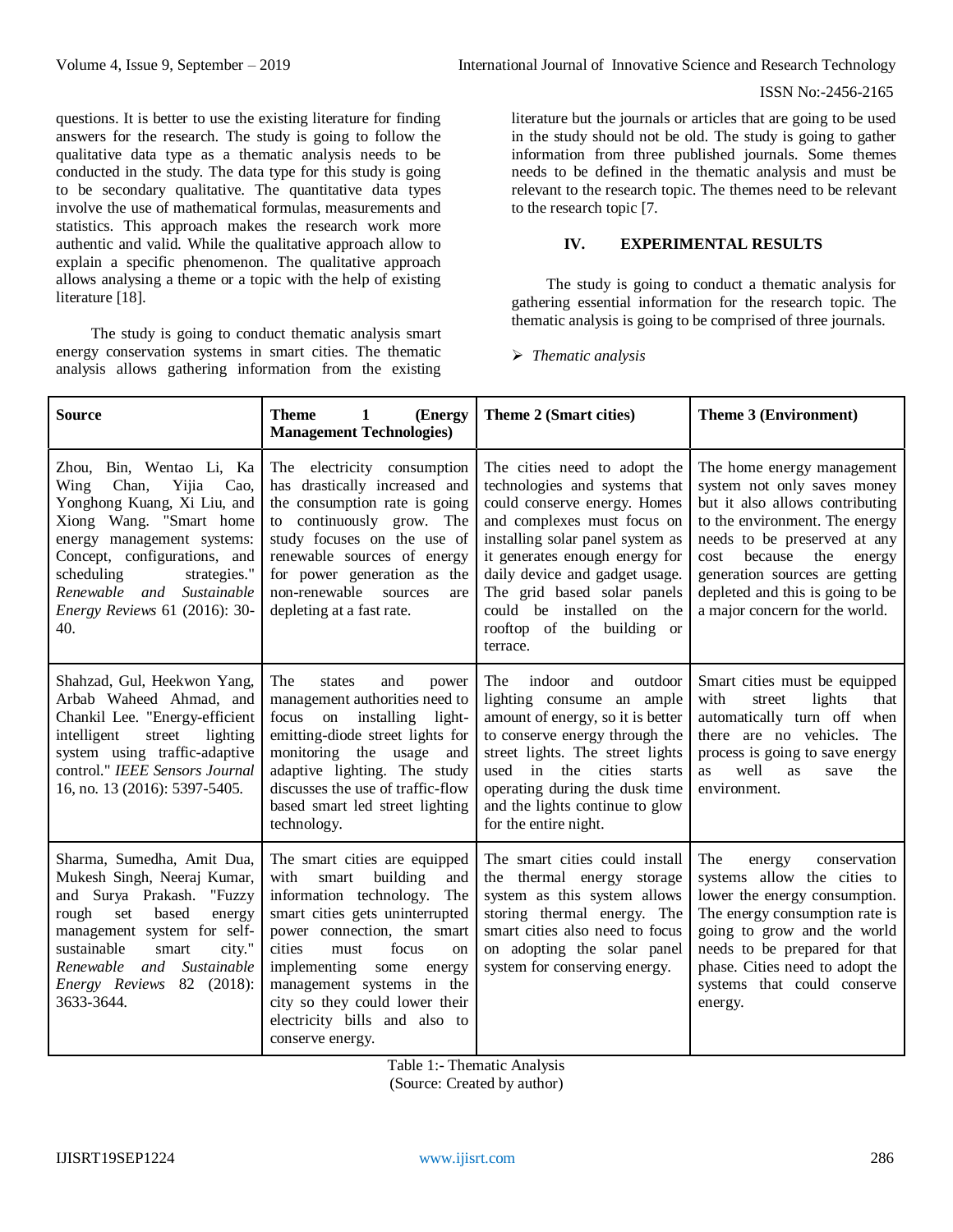# *Analysis*

The cities need to adopt the grid technologies and systems to generate energy. The government and cities must focus on the home energy management system. By energy management, people could save the environment as well as non-renewable sources`. The energy consumption from the street lights is very high and traffic-flow based smart led street lighting technology can lower the energy consumption rate. The solar panel system is the most effective and reliable system which could be easily installed. Some of the smart cities are already installed with the solar panel system; most of the cities need to focus on installing energy management systems to conserve energy. The energy is mainly generated through renewable sources and non-renewable sources. The smart cities need to focus on using renewable sources for energy generation. The cities could aim for increasing the energy generation through renewable sources. The building architect also plays a major role in energy management. The government could take steps to encourage the cities and citizens to conserve energy through energy management systems and technologies.

# **V. CONCLUSION**

The energy consumption is going to become a major concern for the world as the rate of energy consumption is continuously increasing. Energy is mainly generated through renewable sources and non-renewable sources. The nonrenewable sources are getting depleted at a very high rate and this is going to affect the future. The government and other authorities are taking major steps to preserve the natural resources through effective energy conservation. The smart cities need to be equipped with energy conservation systems for reducing the energy usage. The study has thoroughly discussed about the systems that could be beneficial for the smart cities. The study involves a thematic analysis for gathering essential and valid information for the research work. The thematic analysis has allowed summarising three journals related to the research topic. The journals used in the study were all focused on conserving the energy through the implementation of energy conservation systems. The research work has followed the research for conducting the research successfully.

The solar panel system could be stated as one of the most effective and successful energy conservation systems that could be installed on the rooftops and terrace. The solar panel system uses renewable energy sources so it is very beneficial for the environment. People could contribute to the environment by conserving energy. The energy resources are depleting at a very fast rate so the prices for the energy are going to increase. The sewage treatment plants consume a huge amount of energy so they need to install solar panels to conserve energy. The government needs to take initiatives as well as implement policies for increasing energy conservation. The government needs to guide smart cities about the systems that they need to install for reducing the

use of energy. Street light could be one of the examples, the government needs to use street that turns off automatically when there are no vehicles running on the road. This type practices are going to allow the smart cities to conserve energy and to protect the environment.

## **REFERENCES**

- [1]. Aditya, L., T. M. I. Mahlia, B. Rismanchi, H. M. Ng, M. H. Hasan, H. S. C. Metselaar, Oki Muraza, and H. B. Aditiya. "A review on insulation materials for energy conservation in buildings." *Renewable and sustainable energy reviews* 73 (2017): 1352-1365.
- [2]. Akcin, Murat, Asim Kaygusuz, Abdulkerim Karabiber, Serkan Alagoz, Baris Baykant Alagoz, and Cemal Keles. "Opportunities for energy efficiency in smart cities." In *2016 4th International Istanbul Smart Grid Congress and Fair (ICSG)*, pp. 1-5. IEEE, 2016.
- [3]. Bhati, Abhishek, Michael Hansen, and Ching Man Chan. "Energy conservation through smart homes in a smart city: A lesson for Singapore households." *Energy Policy* 104 (2017): 230-239.
- [4]. Calvillo, Christian F., Alvaro Sánchez-Miralles, and Jose Villar. "Energy management and planning in smart cities." *Renewable and Sustainable Energy Reviews* 55 (2016): 273-287.
- [5]. Capozzoli, Alfonso, Marco Savino Piscitelli, and Silvio Brandi. "Mining typical load profiles in buildings to support energy management in the smart city context." *Energy Procedia* 134 (2017): 865-874.
- [6]. Ejaz, Waleed, Muhammad Naeem, Adnan Shahid, Alagan Anpalagan, and Minho Jo. "Efficient energy management for the internet of things in smart cities." *IEEE Communications Magazine* 55, no. 1 (2017): 84- 91.
- [7]. Fletcher, Amber J. "Applying critical realism in qualitative research: methodology meets method." *International Journal of Social Research Methodology* 20, no. 2 (2017): 181-194.
- [8]. Frayssinet, Loïc, Lucie Merlier, Frédéric Kuznik, Jean-Luc Hubert, Maya Milliez, and Jean-Jacques Roux. "Modeling the heating and cooling energy demand of urban buildings at city scale." *Renewable and Sustainable Energy Reviews* 81 (2018): 2318-2327.
- [9]. Kabrane, Mustapha, Lahoucine Elmaimouni, Salahddine Krit, and Jalal Laassiri. "Urban mobility in smart cities using low-cost and energy-saving wireless sensor networks." In *2016 International Conference on Engineering & MIS (ICEMIS)*, pp. 1-7. IEEE, 2016.
- [10]. Kumar, Ranjit. *Research methodology: A step-by-step guide for beginners*. Sage Publications Limited, (2019).
- [11]. Lund, Henrik, Poul Alberg Østergaard, David Connolly, and Brian Vad Mathiesen. "Smart energy and smart energy systems." *Energy* 137 (2017): 556-565.